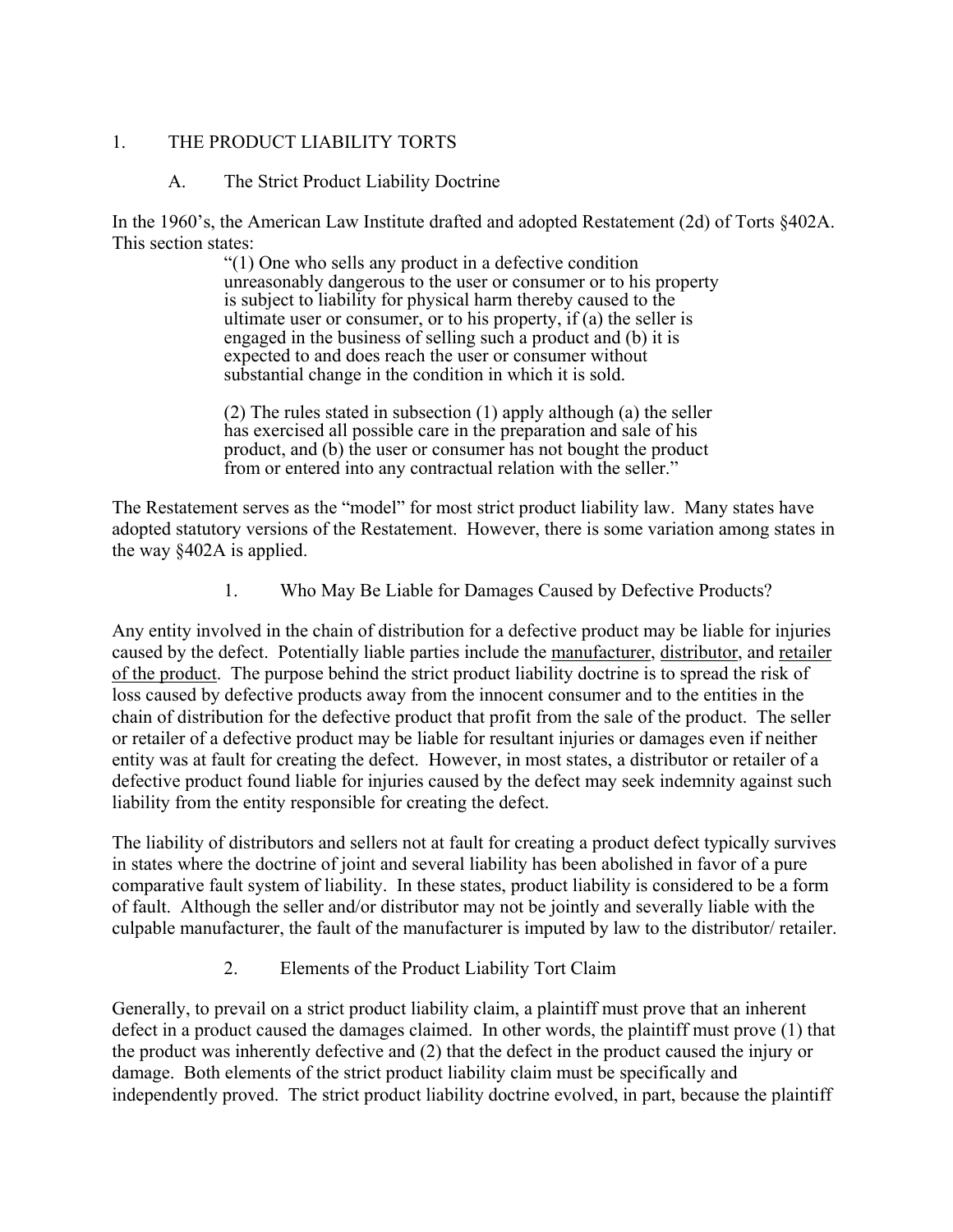injured by a defective product will not typically be in a position to prove negligence during the design/manufacturing process. Therefore, product liability plaintiffs are not required to prove the specific act or omission that created the defect.

To establish the first element of a strict product liability claim, a plaintiff must prove that the product was inherently defective. That is, the plaintiff must prove that an inherent defect existed in the product at the time the product left the custody and control of the manufacturer/ supplier/retailer. Some states, such as Arizona, follow Restatement (2d) §402A and also require the plaintiff to prove that the defect rendered the product unreasonably dangerous.

To establish the defect element of the claim, the plaintiff must show a specific defect, or specific defects, that existed, or could have existed, in the product and caused the damages in issue. Typically, opinion testimony by a qualified expert is necessary to establish that the product was inherently defective. In a product's liability case, plaintiff's burden of proof is not carried by evidence of product failure and the conclusionary argument that the product must have had some kind of defect otherwise it would not have failed.

To establish the second element of a strict product liability claim, a plaintiff must prove that the damages were caused by the defect in the product. Proving that the product was inherently defective is not, by itself, sufficient to establish a prima facie product liability claim. A causal connection must be established between the inherent defect and the injury. A defendant in a product liability case is not liable for damages caused by a defective product unless the damages were actually caused by the defect in the product.

A product can be defective due to a manufacturing defect, a design defect, or due to a failure to provide adequate warning about an unavoidable danger associated with the use of the product. A product may include a manufacturing defect if the product was not manufactured as intended. A design defect may exist in a product if use of the product caused injury even though the product was manufactured as designed and intended. A product may have a failure to warn defect if the manufacturer/seller fails to provide an adequate warning of an unavoidable risk associated with the use of the product.

## 3. Manufacturing Defect

A product may include a manufacturing defect if the product was not manufactured as intended. A product may include a manufacturing defect if the product was not manufactured to its own specifications. Again, many states differ as to whether the manufacturing defect must render the product unreasonably dangerous.

There are many examples of manufacturing defects. A component part of a product may have been omitted during the manufacturing process. A product may have been improperly assembled. A product may have been broken or damaged during the manufacturing process. A part or component of a product may be weaker or more prone to failure than intended.

The strict product liability plaintiff alleging a manufacturing defect must prove the existence of a specific manufacturing defect to prevail on the claim. Although the product failure can be evidence that the product was defective, the failure alone does not prove the defect. The plaintiff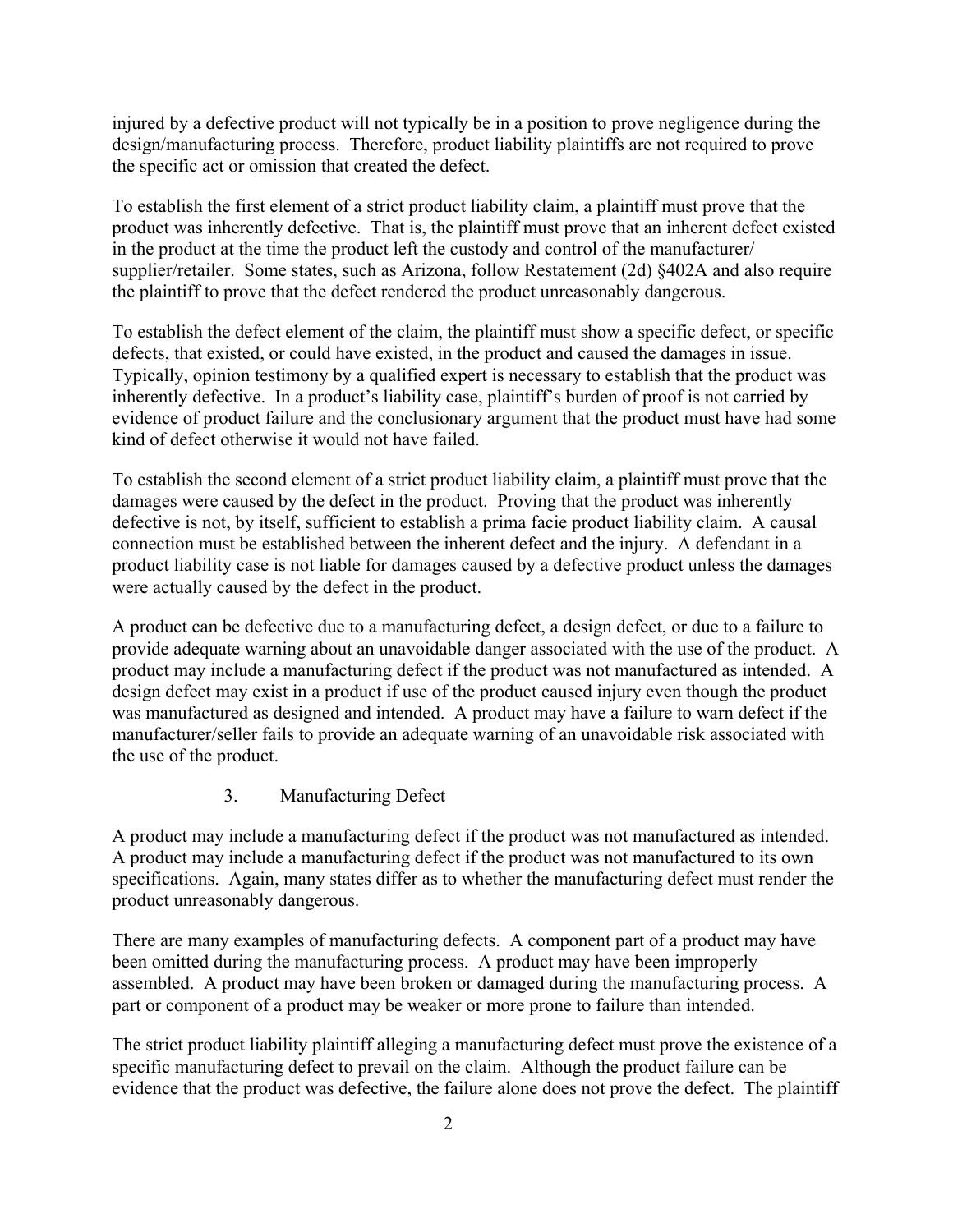must prove, either through physical or circumstantial evidence, a specific defect that existed in the product and caused the failure that occurred.

Courts have acknowledged that a plaintiff may not be in a position to offer direct physical evidence of a product defect when the product is destroyed by the product failure. It has been suggested that some manufacturers design their products so that, if the product fails, the product will be completely destroyed by the failure and no evidence will remain to prove the specific defect that caused the failure. For this reason, courts have developed the "malfunction theory" to establish defect by circumstantial evidence.

The malfunction theory has particular and important application in fire subrogation cases. In these cases, the product is very often so heavily damaged or completely destroyed by the fire that no physical evidence exists to prove the product defect. Although the elements of the malfunction theory differ from state to state, a plaintiff in such cases can generally establish a manufacturing defect strict product liability claim through the following:

- 1. Proof that the fire originated in or at the product;
- 2. The product was relatively new, i.e., early in its useful life;
- 3. The product was properly used by the plaintiff;
- 4. There was never any trauma or damage to the product; and

5. Although a specific defect cannot be identified due to the physical damage to the product, plaintiff's expert can identify one or several ways in which the product could have been defective and started the fire.

For example, consider the claim against the manufacturer of a coffee maker involved in a fire. The coffee maker was purchased brand new less than a week before the fire and was properly being used for the first time. The plaintiff's expert eliminated all potential ignition sources in the area of origin other than the coffeemaker and eliminated user negligence as a cause of the fire. The coffee maker was almost completely consumed by the fire rendering it virtually useless as physical evidence. Plaintiff's expert can testify that these facts support the opinions that the coffee maker was defective and that the defect caused the fire. However, to establish a prima facie case against the manufacturer/seller, the expert must also describe a specific defective condition that could have existed in the coffee maker and caused the fire that occurred.

The malfunction theory most probably would not be permitted to prove that a fire originating in an eight year old battery charger was caused by an inherent defect in the battery charger when the remains of the battery charger are so damaged that it is impossible for any expert to identify the specific problem with the battery charger that caused the fire. A plaintiff most probably would not be able to establish the necessary elements of the claim when the battery charger functioned properly for eight years before the fire. Additionally, battery chargers are susceptible to external damage and some extent external damage would have been expected over an eight year period.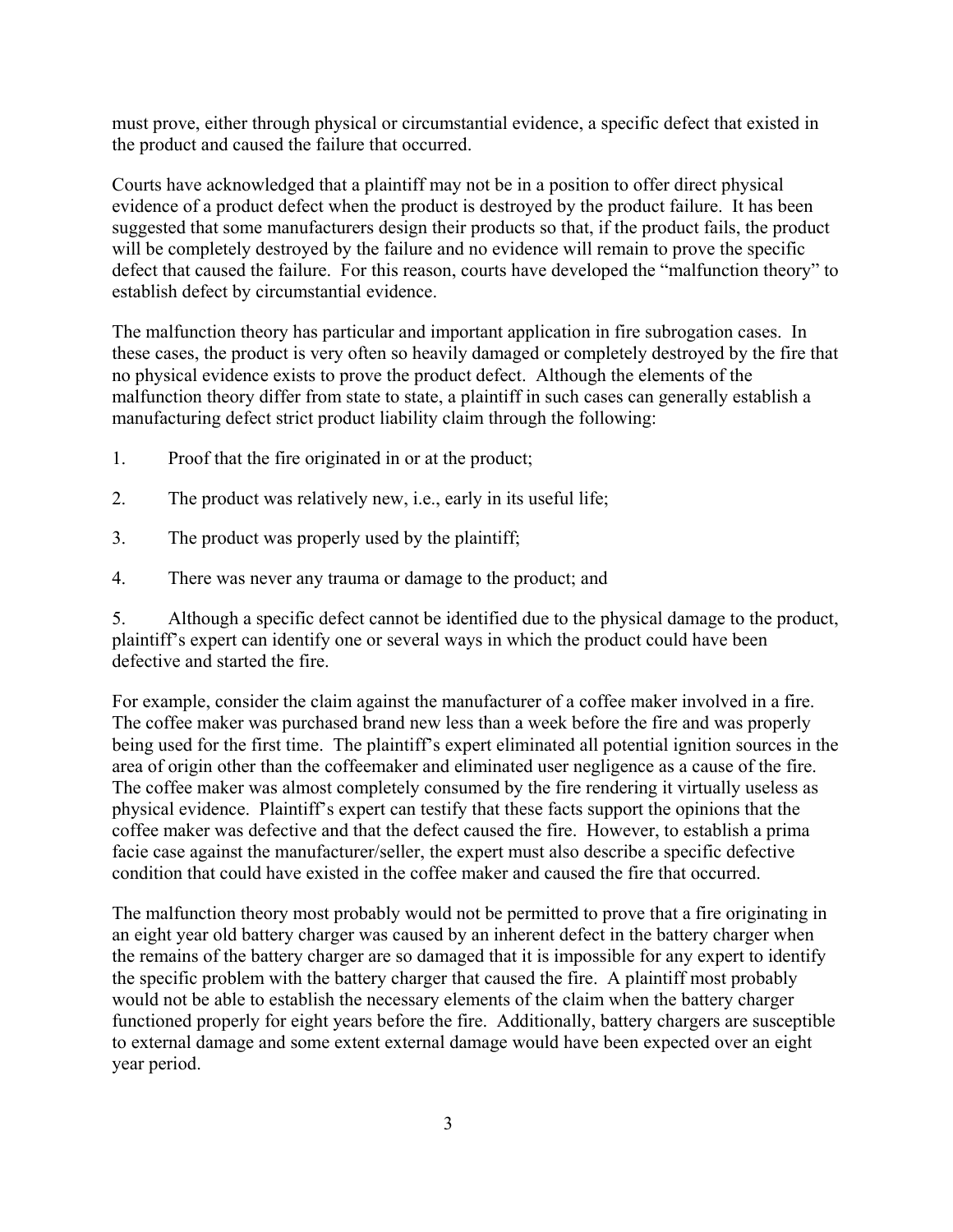Some states have codified affirmative defenses to product liability claims. For example, Arizona Revised Statute 12-688 states that a defendant in a product liability action shall not be liable if the defendant proves (1) the damage was caused by a subsequent modification of the product that was not reasonably foreseeable or (2) the damage was caused by the use or consumption of the product in a manner or in an activity that was not reasonably foreseeable. These statutory affirmative defenses are not typical affirmative defenses which allow a defendant to avoid liability even if a plaintiff proves the elements of its claim. The affirmative defense that the damages were caused by an alteration or modification of the product that was not reasonably foreseeable is merely a defense that the product was not inherently defective and/or the damages were not caused by an inherent defect in the product. The affirmative defense that damages were caused by the use of a product in a manner or in an activity that was not reasonably foreseeable is merely a defense that the damages were not caused by an inherent defect in the product.

## 4. Design Defect

Design defects are usually easier to physically identify than manufacturing defects. Design defects should be common to the entire product line and not specific, as with manufacturing defects, only to the product involved in the incident. Therefore, evidence such as exemplar products and design drawings should exist to identify the design defect even though the extent of damage to the product involved in the incident may render it useless as evidence.

A court can apply a number of tests to determine whether a product is defective in design. Design defects can be established through the aforementioned consumer expectation or risk/benefit tests described by the Barker court. Most states also allow courts discretion to develop other design defect tests as necessary for specific circumstances.

The consumer expectation test addresses whether a product failed to perform as safely as an ordinary consumer would have expected when used in an intended or reasonably foreseeable manner. The consumer expectation standard for design defect is very similar to the Uniform Commercial Code Warranty of Fitness and Merchantability. The standard requires a product to safely perform the purpose for which it is intended.

The risk/benefit test allows a jury to find a product defective in design even if the performance of the product meets consumer expectations. Under California law, a plaintiff attempting to establish a product defect case pursuant to the risk/benefit test need only show that the product design caused injury. The burden then shifts to the defendant to show that the benefits of the challenged design outweigh the risk of danger inherent in the design in consideration of factors such as the gravity of the danger, the likelihood that the danger will occur, the mechanical feasibility of a safer or alternative design, the monetary cost of an improved design, and the adverse consequences to the product and to the consumer that would result from an alternative design. Some states, however, require a plaintiff to prove both that the design caused the injury and that an alternative design is feasible in consideration of the factors stated above. As many commentators have noted, requiring a plaintiff to prove the feasibility of an alternative design places a burden of proof on the plaintiff more akin to the burden imposed by the negligence claim and moves the design defect claim away from the doctrine of strict product liability.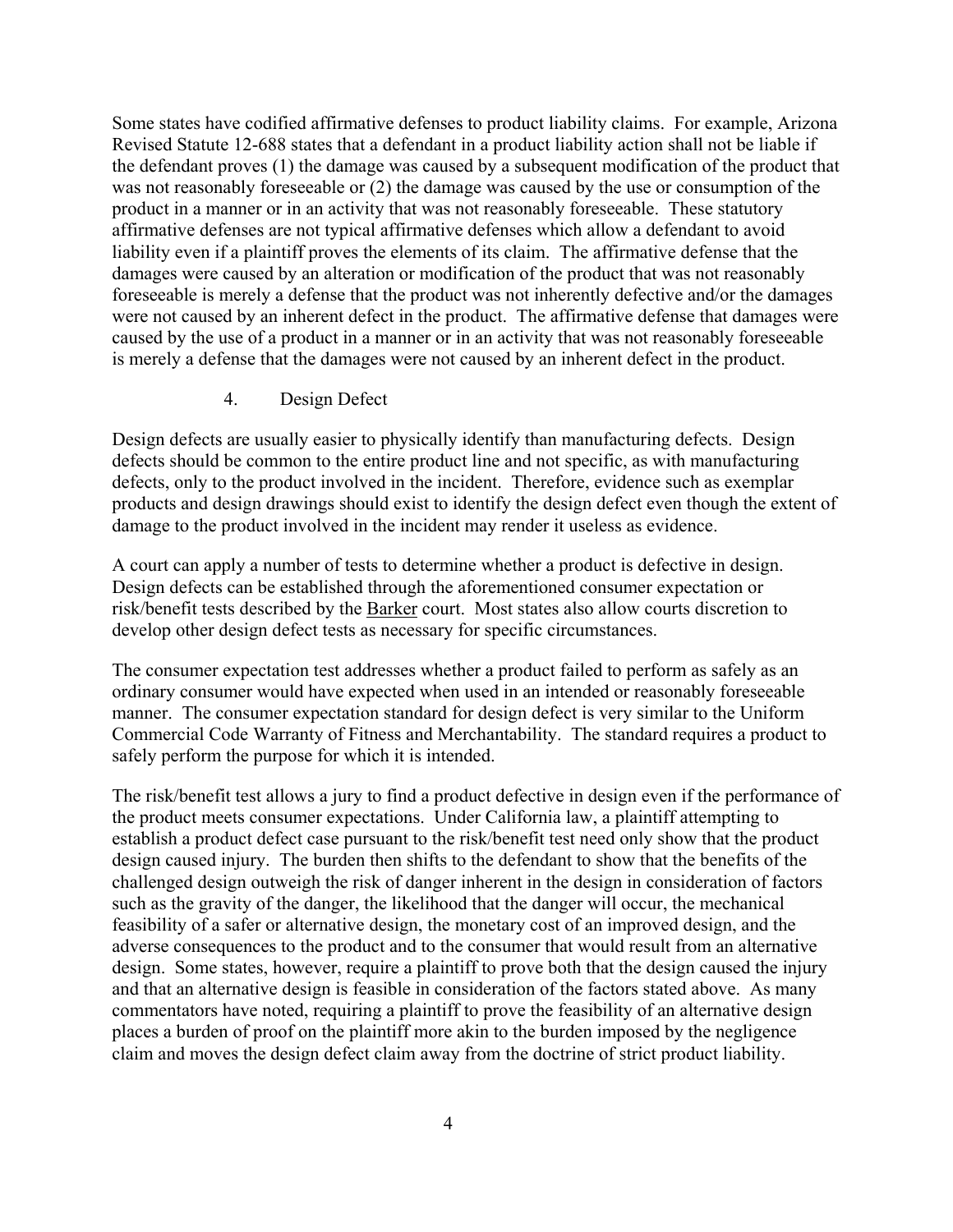Industry standards can be very helpful in proving design defect cases. Industry standards are used as guidelines for the design and manufacturing of products. The American National Standards Institute and Underwriters Laboratories have issued a variety of standards applicable to product design and warnings. Violation of a standard can be evidence of product defect.

Many states have codified the "state of the art" defense as an affirmative defense to a design defect product liability claim. The state of the art defense allows a defendant to avoid liability by showing that the risks complained of by the plaintiff were not, at the time the product was sold, discoverable using prevailing research and scientific techniques or procedures required by federal or statute regulatory authorities charged with supervision or licensing of the product. The state of the art defense has not been adopted in all jurisdictions. Some states, such as Arizona, hold that the state of the art defense is a complete defense to a product liability action. In other states, compliance with the state of the art creates a rebuttable presumption that the product was not defective. In yet other states, a product is presumed free from defect if there was compliance with the state of the art but the presumption may be rebutted by a preponderance of the evidence. Finally, some states hold that compliance with the state of the art is merely evidence that the product was not defective.

# 5. Failure to Warn Defects

The manufacturer/seller of a product may be liable for damages caused by an inherent danger in a product if there was a failure to provide adequate (1) warning of the danger and (2) instructions as to how to avoid the danger. The majority of jurisdictions impose as an element of the failure to warn claim a requirement that the danger must have been reasonably foreseeable to the manufacturer or discoverable through reasonable inspection/analysis for a duty to warn to arise. Therefore, the burden of proof imposed upon a plaintiff attempting to prove a product liability failure to warn claim is more akin to the negligence burden of proof than to the strict product liability burden of proof.

Sometimes, the line blurs between failure to warn and design defect cases. A warning might minimize a danger. However, a simple and inexpensive design change may totally eliminate the danger. Plaintiffs often allege both causes of action.

To establish a defendant's liability for damages pursuant to a product liability failure to warn theory, the plaintiff must show the following:

1. The defendant was the manufacturer/distributor/retailer of the product;

2. Use of the product in a manner reasonably foreseeable to the manufacturer involves a substantial danger that would not be readily recognized by the ordinary user of the product;

3. The manufacturer knew, or should have known, of the danger given the generally recognized and prevailing scientific knowledge available at the time of the manufacture and distribution;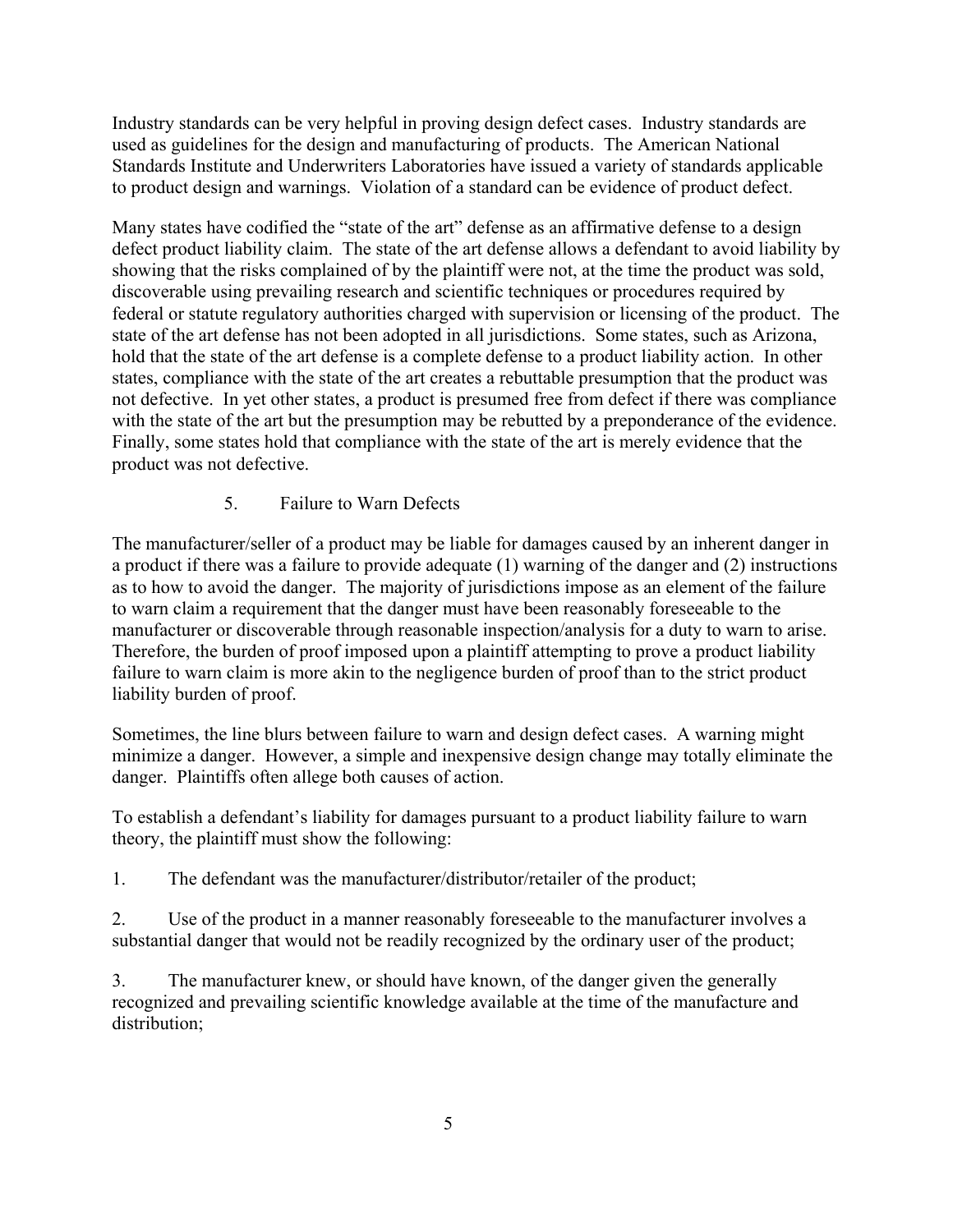4. The defendant failed to provide an adequate warning against the danger created by the reasonably foreseeable use, i.e., defendant failed to adequately warn against the specific risk of harm created by the danger;

5. The defendant failed to provide adequate instruction to avoid the danger;

6. The injury would not have occurred if adequate warning and instruction had been provided; and

7. The injury resulted from a use of the product that was reasonably foreseeable to the defendant.

A defendant is not liable for damages pursuant to the failure to warn product liability theory even though the warning and/or instruction was not adequate if the injured party knew of the danger, knew how to avoid the danger and failed to take adequate precautions against the danger. In these situations, the failure to warn did not cause the damage and it is inferred from the plaintiff's conduct that the damage would have occurred even if the warning had been adequate.

# B. Negligence

The elements of a negligence cause of action against a product manufacturer or seller arising out of a defective product are the same as for most any other type of negligence action: duty, breach of duty, causation and damage. The duty, whether in design, manufacturing, or warning, is that of reasonable care.

The negligence cause of action remains important to product liability claims despite the tremendous expansion of the strict product liability doctrine. There are four basic reasons for a plaintiff in a product action to plead both negligence and strict liability. Most importantly, pleading negligence provides a product liability plaintiff with opportunities to introduce evidence and argument to prejudice juries against product liability defendants.

Reason One: Having been instructed on strict product liability and negligence, the plaintiff's reduced burden under strict liability may be clearer and more easily understood by a jury. This is especially true in design defect cases based on the "risk-utility" analysis. When asserting a negligent design claim, a plaintiff must prove that the risk of the challenged design outweighs the utility of the design. However, in a strict liability design defect action, the defendant has the burden of showing that the utility of the design outweighs the risk.

Reason Two: Allowing a jury to consider two theories of recovery provides the jury with opportunity to compromise and expands the juries' ability to find liability. For example, a jury can find that a product was defective but that the manufacturer and/or retailer was not at fault for creating the defect. The jury can still find liability in such a situation with a verdict for strict liability and against negligence.

Reason Three: It is generally accepted in jury trials that a Plaintiff is more likely to succeed if the jury becomes angry with the Defendant. It is significantly easier to prejudice a jury against a defendant if the general thrust of the Plaintiff's argument is that the Defendant acted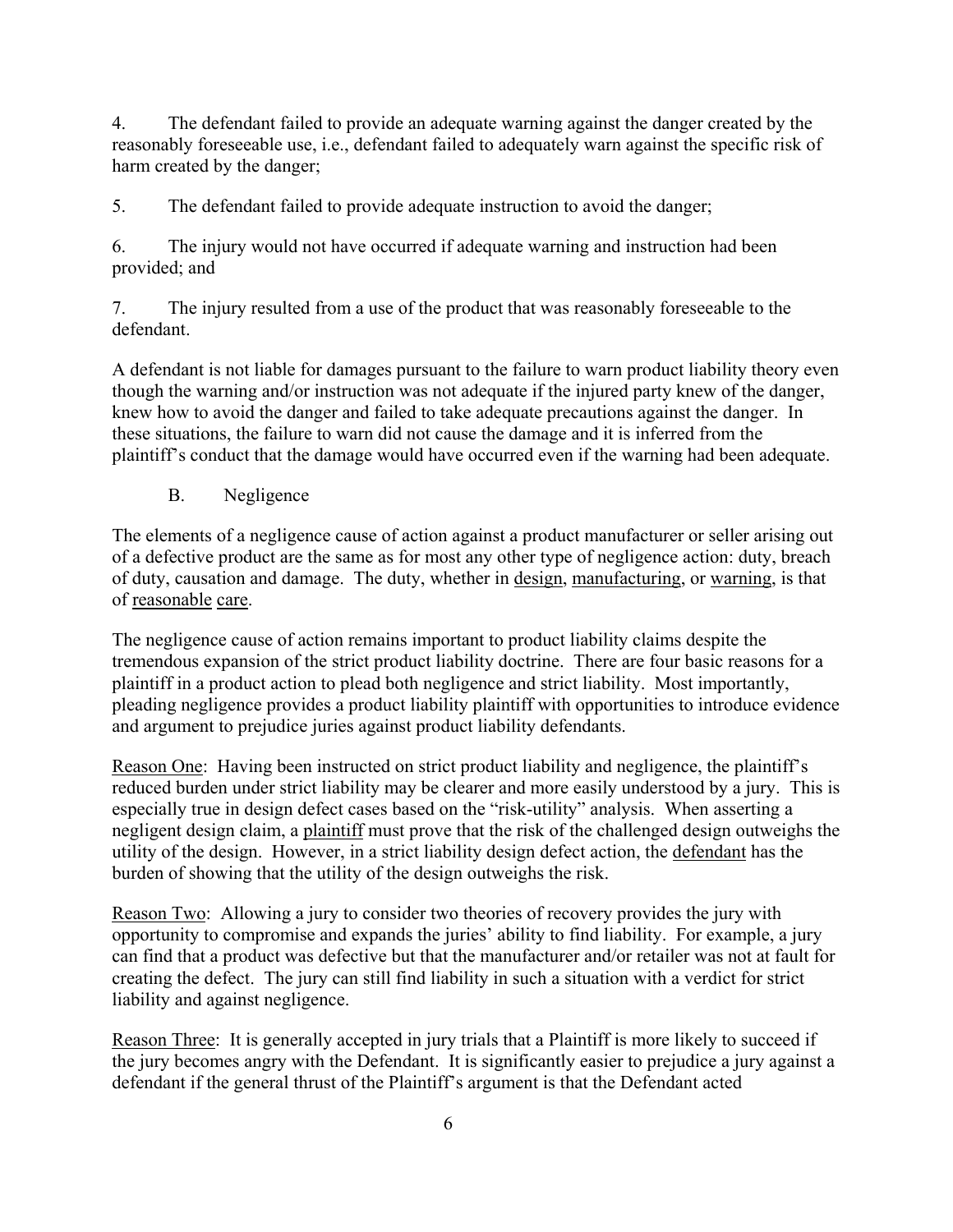unreasonably or with disregard to the harm that could have resulted from the defendant's conduct. These arguments may not be relevant in some situations if only a strict product liability cause of action is alleged.

Reason Four: A general finding of negligence serves as a safeguard against reversal on appeal. The reasonableness of a manufacturer's conduct is universally accepted as a matter for a jury. Courts are reluctant to overturn a jury finding of negligence.

# C. Warranty

The warranty claim must be considered as a potential tool to recover damages caused by defects in products. The emergence and growth of the strict products liability doctrine has substantially diminished the role of warranty law in product defect claims because warranty claims are duplicative of the strict product liability claims in most product defect actions. Warranty claims, however, may provide the basis for recovery of damages arising from defective products in some situations where the strict product liability claim cannot be asserted.

Warranty claims are contract claims. Warranty claims arise from the contract for the sale of a product. Contractual warranty claims are distinct from, though sometimes subsumed by, the strict product liability and negligence tort claims.

The warranty claim is important and takes precedence over the strict product liability claim in those situations which involve only economic losses. Economic losses include costs of repairing the defect in the product, income or profit lost due to the failure of the product to perform as expected, and other costs incurred due to the failure of the product to perform as expected. Recovery of only economic losses without other property damage or personal injury is typically not permitted pursuant to the strict product liability or negligence tort claims. (See Economic Loss Doctrine). However, the importance of the warranty claims is not limited to only those situations involving only pure economic loss.

Warranties can be express, implied by statute, or created by common law. Different warranties may be available to an ordinary consumer of a product, such as a homeowner, than are available to a business that purchases a product for use in its business operation. Express warranties created by statute typically cannot be disclaimed or limited. Implied warranties can usually be disclaimed or limited pursuant to statutory requirements.

Warranty claims are especially effective to recover construction defect damages from the builder/seller of a home when the actual defective construction was done by a project subcontractor.

1. California

# **Express Warranty**

Express warranties are created by the express language of the written contract. Surprisingly, express warranties are also created by statute and implied into a sales contract.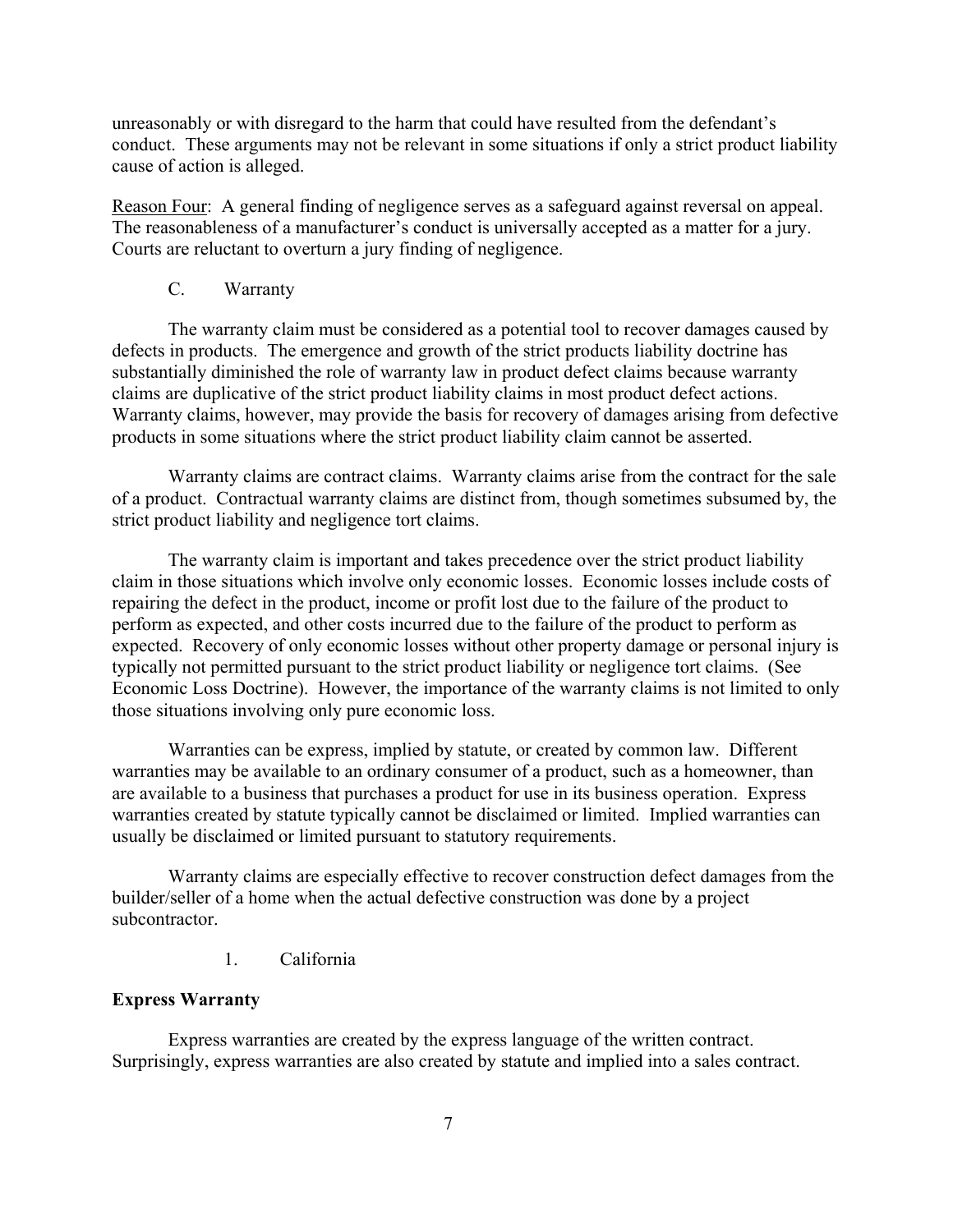Express warranties can exist even when there is no written contract and no discussion of warranty during the sale of the product. California Commercial Code §2313.

The effect of an express written warranty is determined by the plain meaning of the warranty language.

The terms of an implied express warranty are created by (1) affirmations of fact or promise by the seller, (2) descriptions of the product by the seller, and (3) samples or models of the product which become part of the basis of the bargain for the product. The extent of implied express warranties are determined by a jury. The injured party need not be the purchaser of a defective product to assert the express warranty.

Express warranties **cannot** be disclaimed. California Commercial Code §1793.

California Commercial Code §2313 provides:

- "(1) Express warranties by the seller are created as follows: (a) Any affirmation of fact or promise by the seller to the buyer which relates to the goods and becomes part of the basis of the bargain creates an express warranty that the goods shall perform to the affirmation and promise. (b) Any description of the goods which is made part of the basis of the bargain creates an express warranty that the goods shall conform to the description.
	- $(c)$  Any sample or model which is made part of the basis of the bargain creates an express warranty that the whole of the good shall conform to the sample or model.
- (2) It is not necessary to the creation of an express warranty that the seller use formal words such as "warrant" or "guarantee" or that he have a specific intention to make a warranty, but an affirmation merely of the value of the goods or a statement purporting to be the seller's opinion or commendation of the goods does not create a warranty."

### **Implied Warranties**

There are basically two implied warranties, the implied warranty of merchantability and the implied warranty of fitness for particular purpose. A version of each warranty is codified in both the Civil Code and the California Commercial Code. The warranty created by California Commercial Code §2314 is enforceable only against merchants of the defective product. The warranties created by Civil Code §§1792 and 1792.1 apply to retail sales of consumer goods.

All damages caused by breaches of the implied warranties are recoverable pursuant to the warranty claims. California Commercial Code §2725 and Civil Code §3333.

All four warranties can be effectively disclaimed pursuant to statutory requirements. California Commercial Code §2316 and California Civil Code §§1792.4, 1792.5.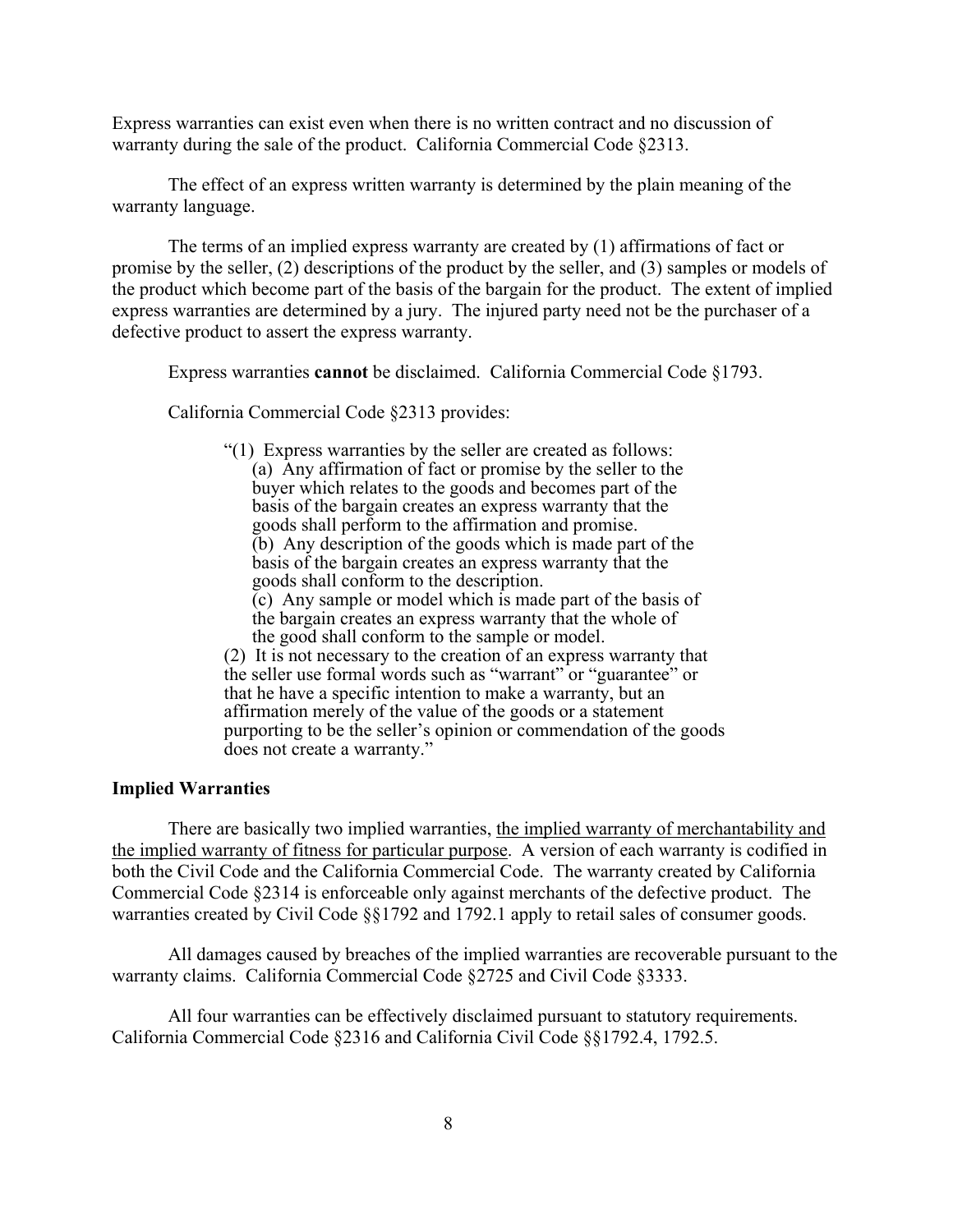These implied warranties are basically duplicative of the strict product liability tort claim with respect to the recovery of property damages and personal injuries. They are effective for the recovery of economic losses.

California Commercial Code §2314 states:

#### "**Implied warranty; merchantability; usage of trade**

(1) Unless excluded or modified,  $(\frac{2316}{9})$ , a warranty that the goods shall be merchantable is implied in a contract for their sale if the seller is a merchant with respect to goods of that kind. Under this section the serving for value of food or drink to be consumed either on the premises or elsewhere is a sale.

(2) Goods to be merchantable must be at least such as (a) pass without objection in the trade under the contract description; and (b) in the case of fundable goods, are of fair average quality within the description; and (c) are fit for the ordinary purposes for which such goods are used; and (d) run, within the variations permitted by the agreement, of even kind, quality, and quantity within each unit and among all units involved; and (e) are adequately contained, packaged, and labeled as the agreement may be require; and (f) conform to the promises or affirmations of facts made on the container or label if any.

(3) Unless excluded or modified (§2316) other implied warranties may arise from the course of dealing or usage of trade."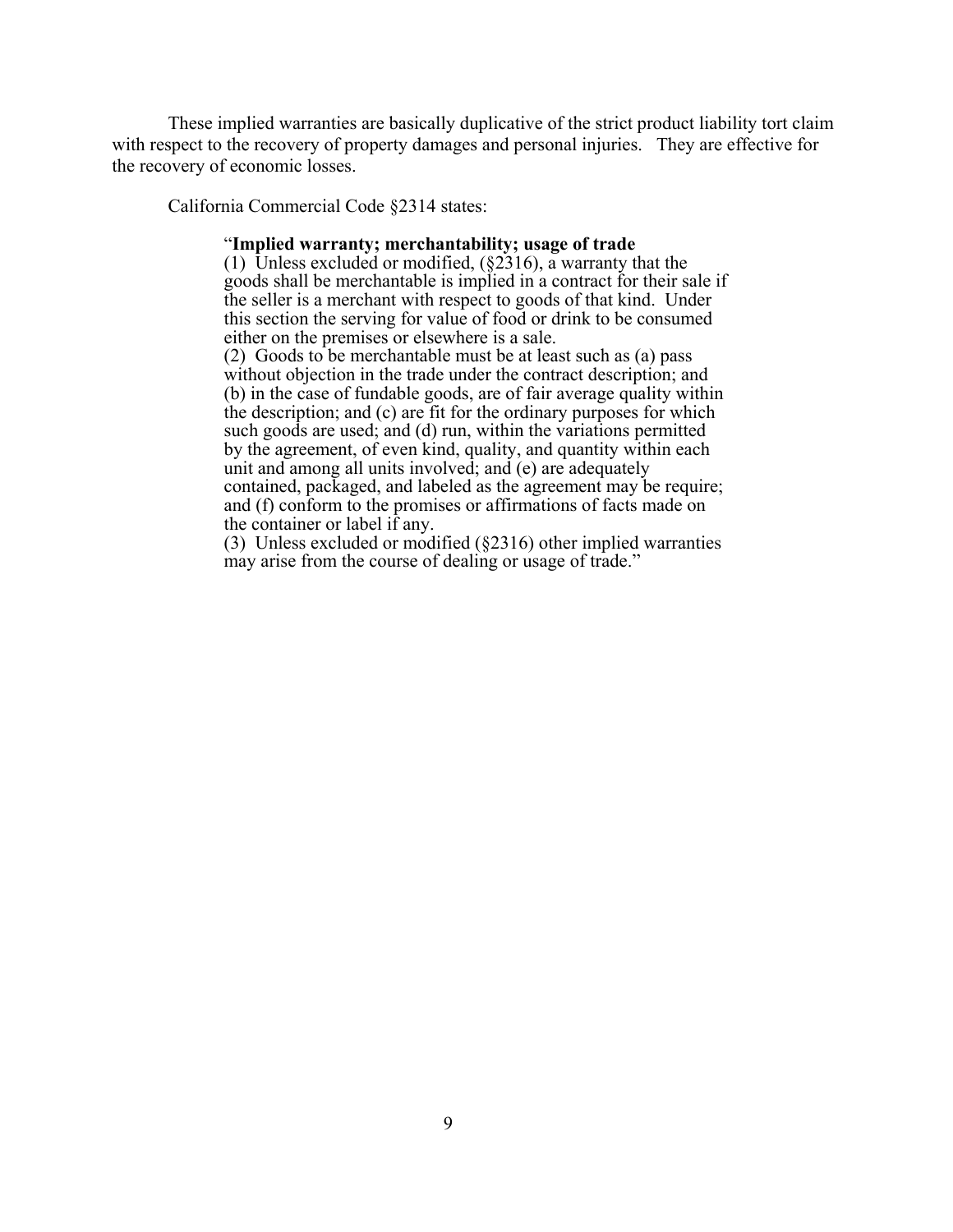California Commercial Code §2315 states:

#### **"Implied warranty: fitness for a particular purpose**

Where the seller at the time of contracting has reason to know any particular purpose for which the goods are required and that the buyer is relying on the seller's skill or judgment to select or furnish suitable goods, there is unless excluded or modified under the next section an implied warranty that the goods should be fit for such purpose."

California Civil Code §1792 states:

#### "**Implied warranty of merchantability; manufacturers and retail sellers; indemnity**

Unless disclaimed in the manner prescribed by this chapter, every sale of consumer goods that are sold at retail in this state shall be accompanied by the manufacturer's and the retail seller's implied warranty that the goods are merchantable. The retail seller shall have a right of indemnity against the manufacturer in the amount of any liability under this section."

California Civil Code §1792.1 states:

## "**Goods for particular purpose; implied warranty of fitness by manufacturer**

Every sale of consumer goods that are sold at retail in this state by a manufacturer who has reason to know at the time of the retail sale that the goods are required for a particular purpose and that the buyer is relying on the manufacturer's skill or judgment to select or furnish suitable goods shall be accompanied by such manufacturer's implied warranty of fitness."

#### **Common Law Warranties**

California courts have permitted the creation of warranties at common law. The implied warranty of habitability is an example of a common law warranty. Common law warranties are not created by express language in a contract or by the legislature. Common law warranties are judicially created.

## **Statute of Limitation**

In California, a four year statute of limitation is applicable to claims arising out of contracts for sales of goods. California Commercial Code §2725. The statute of limitation period begins to run on the date the defective product is delivered and not on the occurrence of the damage unless the contract specifically states otherwise. California Commercial Code §2725.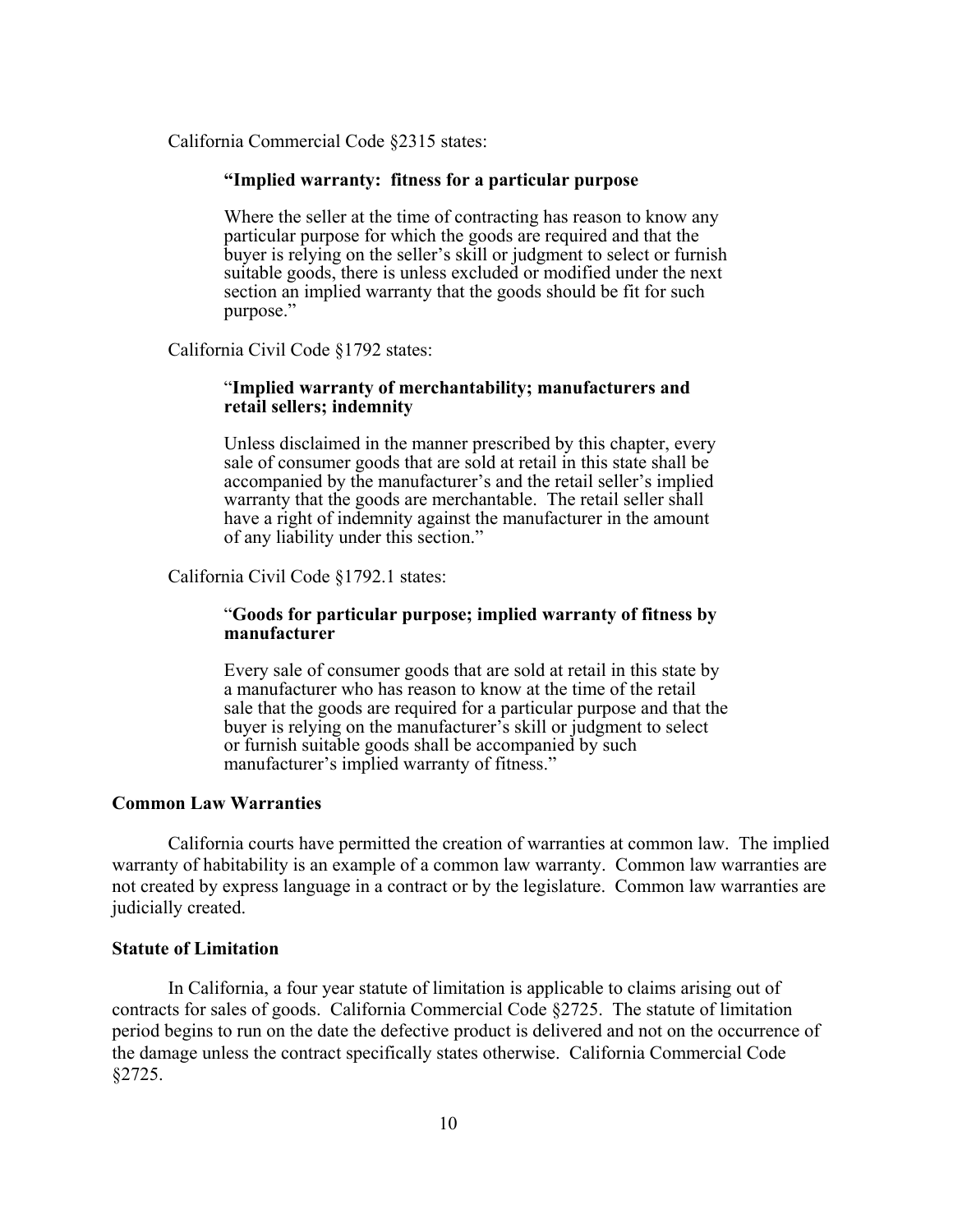The four year statute of limitation for a breach of written warranty does not begin to run on the date of damage. Again, the statute of limitation period for a breach of written warranty claim begins to run on the date the product is delivered. Furthermore, while California Commercial Code §2725 prescribes a four year statute of limitation for breach of written contract claims while California Code of Civil Procedure §338 prescribes a three year statute of limitation for property damage and personal injury claims, California courts have held that the nature of the injury rather than the cause of action alleged determines which statute of limitation is applicable to a particular claim. Therefore, a three year statute of limitation may apply in California to a claim for property damages arising from a fire allegedly caused by a defective product whether pled in tort or contract.

### 2. Arizona

Arizona law is the same as California law with respect to express warranties, both written and statutorily implied, and also with respect to the UCC implied warranties of merchantability and fitness for particular purpose. Arizona has not adopted statutory implied product warranties outside the scope of the UCC warranties. Arizona courts have recognized a common law implied product warranty and a common law warranty that attaches to new home construction. However, the terms of the implied product warranty have not been defined and the common law implied product warranty claim appears to be duplicative of the strict product liability tort claim.

## **Express Warranty**

Express warranties are created by the express language of a written contract. The effect of an express written warranty is determined by the plain meaning of the warranty language. Privity is required for an express written warranty claim.

Express written warranties are also implied by statute. A.R.S. §47-2313 states as follows:

> "(A) Express warranties by the seller are created as follows: (1) Any affirmation of fact or promise by the seller to the buyer which relates to the goods and becomes part of the basis of the bargain creates an express warranty that the goods shall perform to the affirmation and promise.  $(2)$  Any description of the goods which is made part of the basis of the bargain creates an express warranty that the goods shall conform to the description.

 $(3)$  Any sample or model which is made part of the basis of the bargain creates an express warranty that the whole of the good shall conform to the sample or model.

(B) It is not necessary to the creation of an express warranty that the seller use formal words such as "warrant" or "guarantee" or that he have a specific intention to make a warranty, but an affirmation merely of the value of the goods or a statement purporting to be the seller's opinion or commendation of the goods does not create a warranty."

#### **Implied Warranties**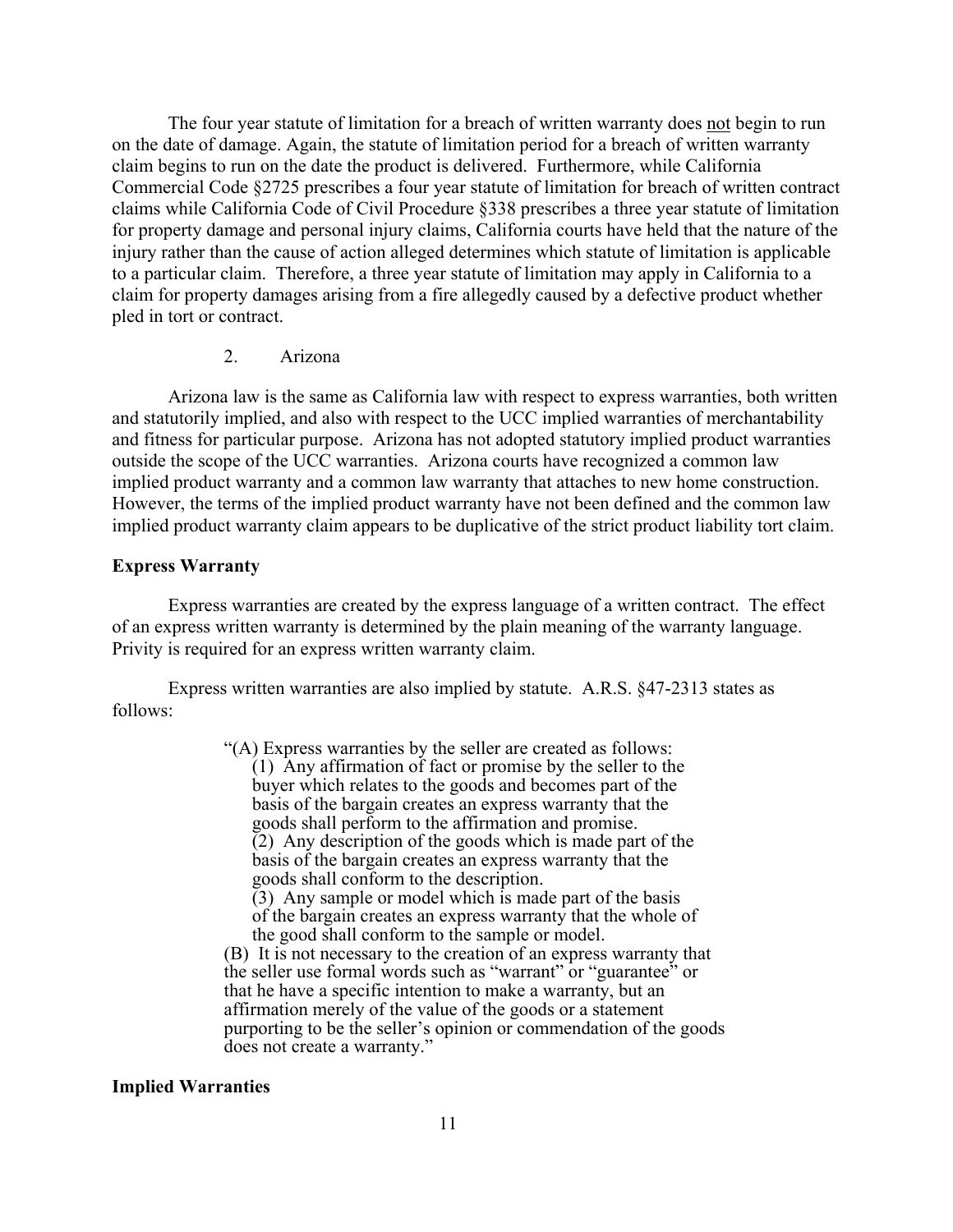Arizona has adopted the UCC versions of the implied warranty of merchantability and the implied warranty of fitness for particular purpose. Privity is necessary to maintain a statutory implied warranty claim. Arizona has not adopted implied warranties similar to the warranties adopted by the California Civil Code. All damages caused by breaches of the implied warranties are recoverable pursuant to the warranty claims.

A.R.S. §47-2314 states:

## "**Implied warranty; merchantability; usage of trade**

(A) Unless excluded or modified, (§2316), a warranty that the goods shall be merchantable is implied in a contract for their sale if the seller is a merchant with respect to goods of that kind. Under this section the serving for value of food or drink to be consumed either on the premises or elsewhere is a sale.

(B) Goods to be merchantable must be at least such as (1) pass without objection in the trade under the contract description; and (2) in the case of fundable goods, are of fair average quality within the description; and (3) are fit for the ordinary purposes for which such goods are used; and (4) run, within the variations permitted by the agreement, of even kind, quality, and quantity within each unit and among all units involved; and (5) are adequately contained, packaged, and labeled as the agreement may be require; and (6) conform to the promises or affirmations of facts made on the container or label if any.

(C) Unless excluded or modified (§2316) other implied warranties may arise from the course of dealing or usage of trade."

A.R.S §47-2315 states:

#### "**Implied warranty, fitness for particular purpose**

Where the seller at the time of contracting has reason to know any particular purpose for which the goods are required and that the buyer is relying on the seller's skill or judgment to select or furnish suitable goods, there is unless excluded or modified under §47- 2316 an implied warranty that the goods shall be fit for such purpose.**"**

A.R.S. §47-2316 describes the requirements that must be met to effectively limit or disclaim a statutorily implied warranty. The requirements are similar to the California requirements.

#### **Common Law Warranties**

Arizona courts have recognized a common law implied warranty different from the A.R.S. §47-2314 and A.R.S. §47-2315 implied warranties. Rocky Mountain Fire & Casualty Co. v. Biddulph Oldsmobile, 131 Ariz. 289; 640 P.2d 851 (1982); Seekings v. Jimmy GMC of Tucson, Inc., 130 Ariz. 596, 638 P.2d 210 (1981). Privity is not required to enforce the common law implied warranty. The Rocky Mountain court and the Seekings court describe the common law implied warranty claim as a tort claim different from the statutorily implied warranties which are described as contract claims. However, no court has described the elements of the common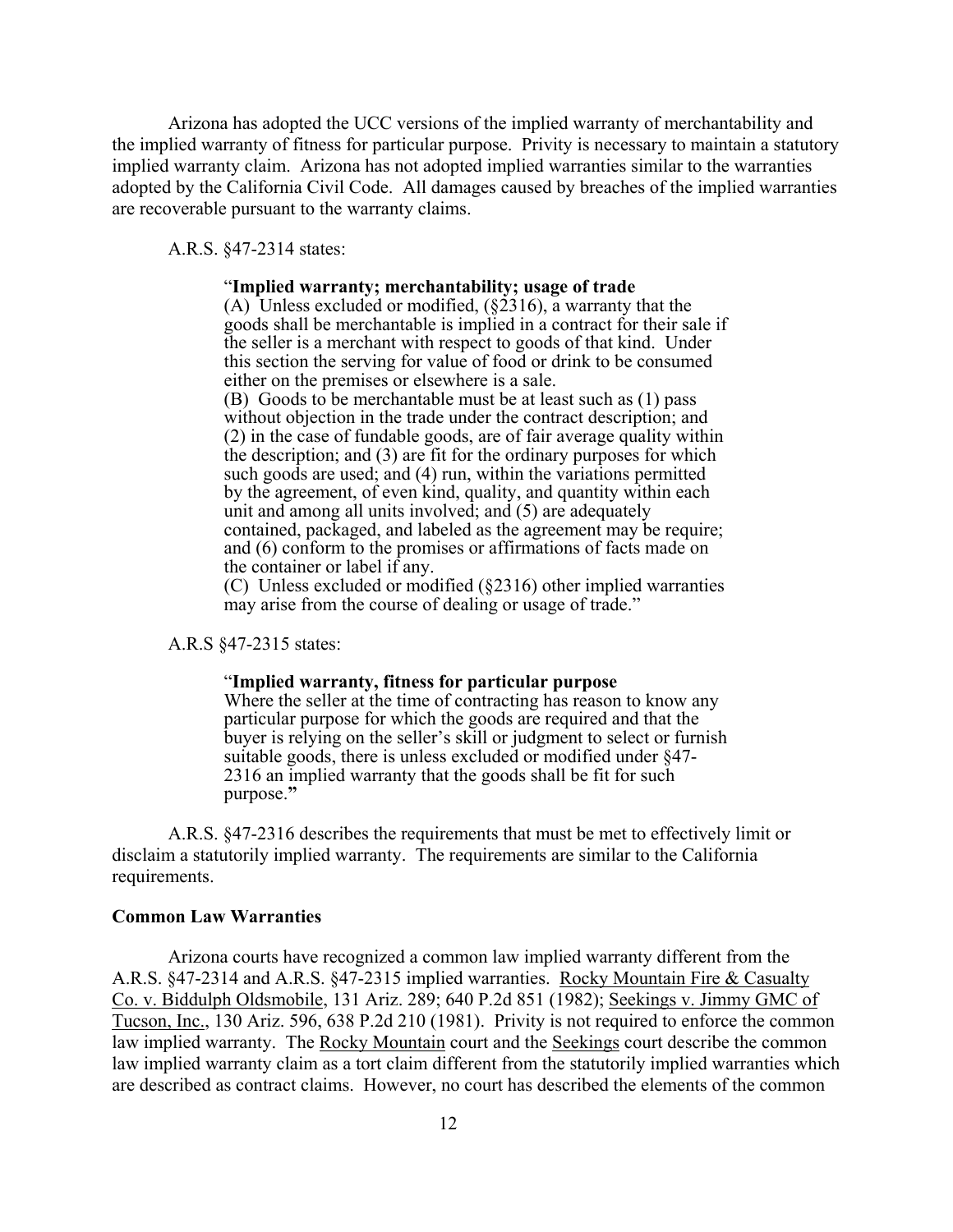law implied warranty claim. For all intents and purposes, the common law implied warranty claim is duplicative of the strict product liability claim.

Arizona has recognized an implied warranty of habitability and workmanlike manner that applies to new home construction. The warranty is enforceable against the builder/seller of the home if the builder/seller is in the business of building and selling homes. Privity is not required to enforce the warranty.

### **Statutes of Limitation**

A.R.S. §12-551 which attempted to place a twelve year statute of repose on claims alleging damages caused by defective products has been declared unconstitutional.

A.R.S. §12-542 places a two year limitation on claims for property damage or personal injury.

A.R.S. §47-2725 places a four year limitation on claims for breach of contract for sale, whether written or oral.

3. Nevada

Nevada warranty law is very similar to Arizona warranty law. Nevada recognizes express written warranties and has adopted the UCC code provisions with respect to express and implied warranties. Nevada has not recognized any common law implied warranties other than the implied warranty of habitability.

## **Express Warranty**

Express warranties are created by the express language of a written contract. The effect of an express written warranty is construed by the plain meaning of the warranty language. Privity is required for express written warranty claims seeking to recover property damages. Third party beneficiaries of an express warranty may bring personal injury claims under the warranty.

Express warranties are implied by statute as in Arizona and California. Nevada Revised Statute §104.2313 creates express warranties by the seller of a product using the same language as A.R.S. §47-2513 previously set forth herein.

#### **Implied Warranties**

Nevada has adopted the UCC versions of the implied warranty of merchantability and the implied warranty of fitness for a particular purpose. Privity is necessary to maintain a statutory implied warranty claim. Nevada has not adopted implied warranties similar to the warranties adopted by the California Civil Code. All damages caused by breaches of the implied warranties are recoverable pursuant to the warranty claims.

Nevada Revised Statute §104.2314 creates the implied warranty of merchantability with the same language used by A.R.S. §47-2314 previously set forth herein. Nevada Revised Statute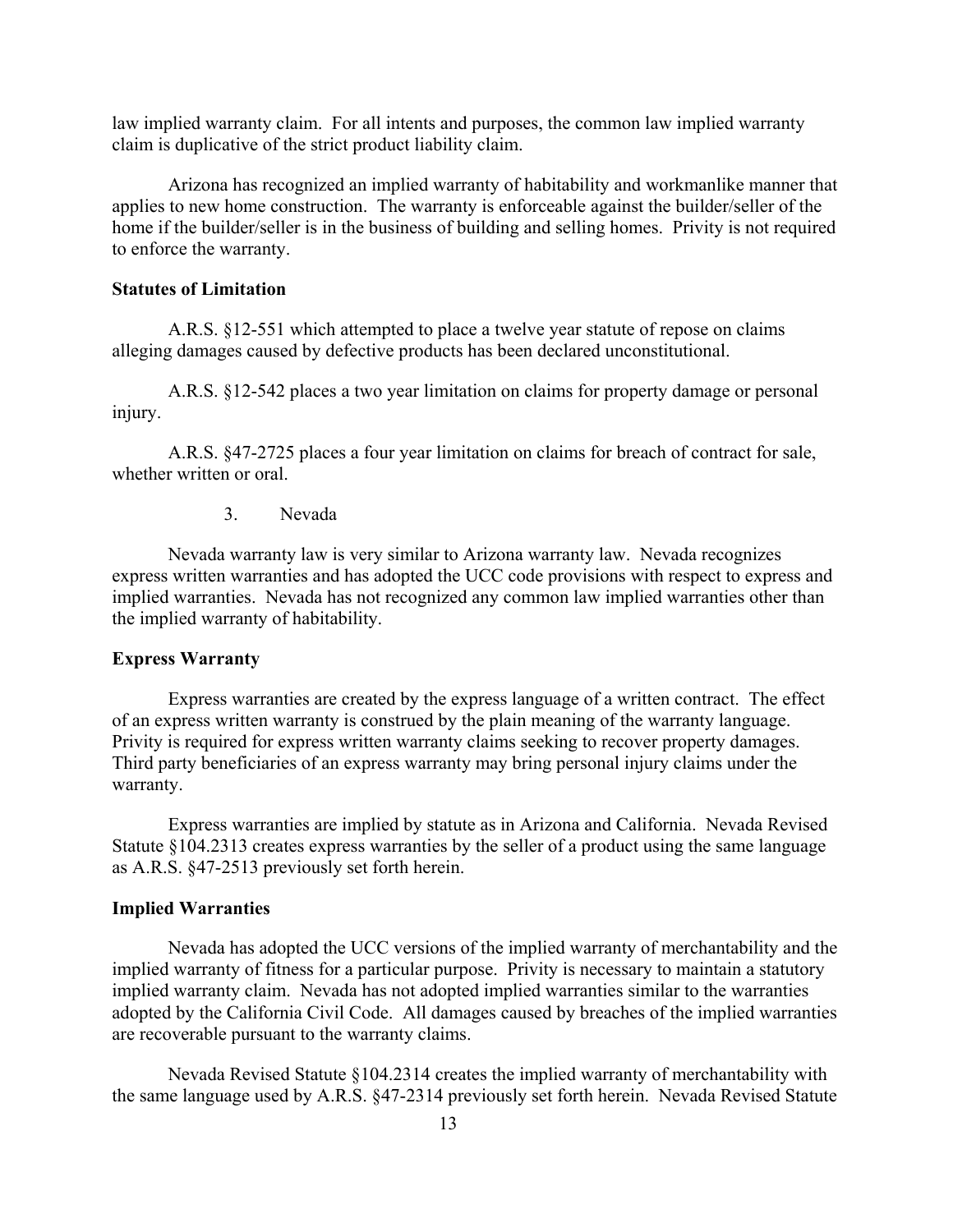§104.2315 creates the implied warranty of fitness for particular purpose using the same language used by A.R.S. §47-2315 previously set forth herein.

Nevada Revised Statute §104.2316 and Nevada Revised Statute §104.2719 describe the manner in which the statutorily implied warranties can be modified or disclaimed.

#### **Statutes of Limitation**

Nevada Revised Statute §104.2725 places a four year limitation on claims for breach of a contract for sale, whether written or oral.

Nevada Revised Statute §11.190 places a three year limitation on claims for property damage.

4. New Mexico

New Mexico law is the same as Arizona law, with respect to express warranties, both written and implied, and with respect to the Uniform Commercial Code's implied warranties of merchantability and fitness for a particular purpose. New Mexico has not adopted implied product warranties outside the scope of the UCC warranties. New Mexico courts have recognized common law warranty principles where the UCC does not apply.

## **Express Warranty**

Express warranties are created by the express language of a written contract. The effect of an express warranty is determined by the plain meaning of the contract language. An express warranty is the written assurance by one party to a contract of the existence of a fact upon which the other party may rely. See, Steadman v. Turner, 507 P.2d 799 (N.M. Ct. App. 1973).

Express warranties are also implied by statute pursuant to N.M. Stat. §55-2-313 which uses the same language as A.R.S. §47-2313.

#### **Implied Warranties**

New Mexico has adopted the UCC provisions regarding the implied warranty of merchantability and the implied warranty of fitness for particular purpose. Privity is necessary to maintain a statutory action under an implied warranty theory. New Mexico has not adopted implied warranties similar to those outlined in the California Civil Code. All damages caused by a breach of an implied warranty are recoverable pursuant to the implied warranty claim.

N.M. Stat. §55-2-314 creates the implied warranty of merchantability using the same language as A.R.S. §47-2314.

N.M. Stat. §55-2-315 creates the implied warranty of fitness for a particular purpose using the same language as A.R.S. §47-2315.

N.M Stat. §55-2-316 describes the requirements for effective limitation on disclaimer of the statutorily implied warranties.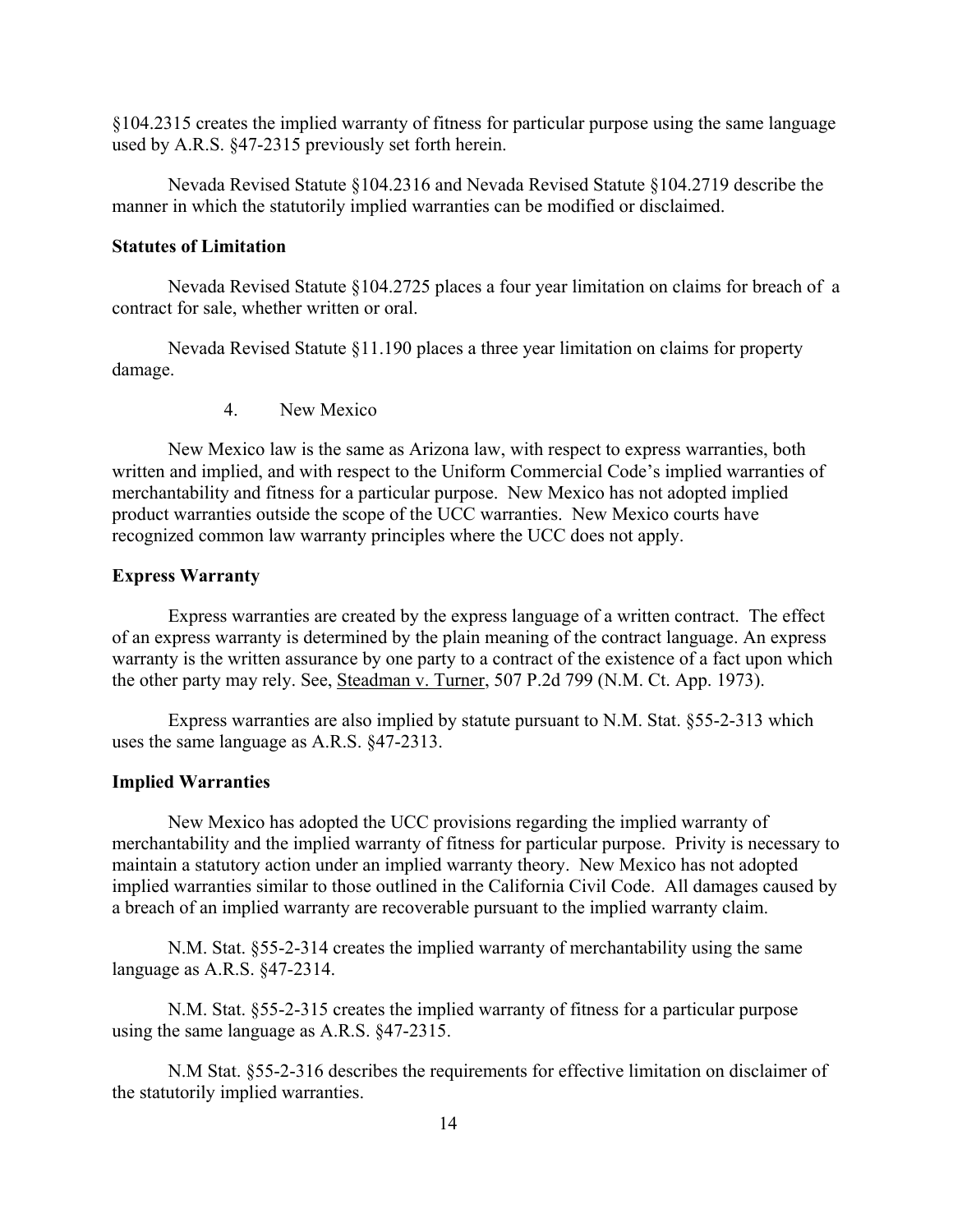## **Common Law Warranties**

New Mexico courts have recognized common law warranties aside from those codified by statute. See, Camino Real Mobile Home Park Partnership v. Wolfe, 891 P.2d 1190, 1196 (N.M. 1995) (recognizing common law principles are applicable where real property is involved).

## **Statute of Limitations**

N.M. Stat. §55-2-725 places a four year limitation on claims for breach of a contract for sale.

N.M. Stat. §37-1-4 places a four year statute of limitation on claims for damage to property.

5. Utah

Utah law is the same as California, Arizona, Nevada and New Mexico law with respect to express warranties, both written and statutorily implied, and with respect to the UCC implied warranties of merchantability and fitness for a particular purpose. Utah has not adopted any statutory product warranties outside the scope of the UCC warranties. Utah courts have not specifically addressed common law implied warranty principles in product liability situations.

## **Express Warranty**

Express warranties are created by the express language of a written contract. The effect of an express warranty is determined by the plain meaning of the contract language.

Express written warranties are also implied by statute pursuant to Utah Code §70A-2-313 which uses the same language as A.R.S. §47-2313.

#### **Implied Warranties**

Utah has adopted the UCC version of the implied warranty of merchantability and the implied warranty of fitness for particular purposes. Privity is required to maintain a statutory implied warranty claim.

Utah Code §70A-2-314 adopts the implied warranty of merchantability using the same language as A.R.S. §47-2314.

Utah Code §70A-2-315 adopts the implied warranty of fitness for a particular purpose using the same language as A.R.S. §47-2315.

Utah Code §70A-2-316 describe how implied warranties can be effectively limited, modified or disclaimed. See, Rawson v. Conover, 2001 UT 24 and Billings Yamaha v. Rick Warner Ford Inc., 1984 Utah Lexis 831.

## **Common Law Warranties**